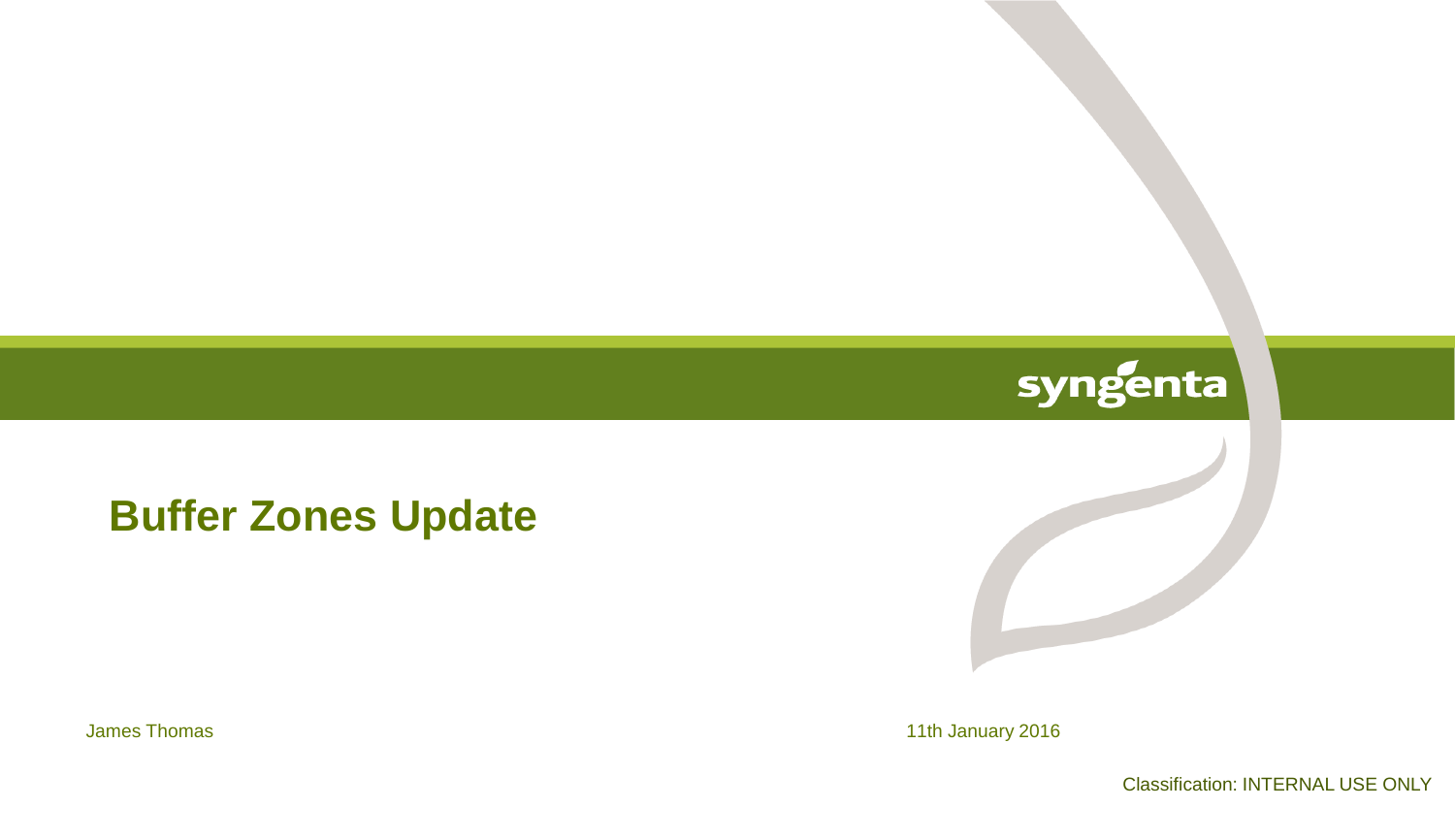# **Summary**

- A buffer zone is 'no spray' area alongside a water course, ditch or field boundary
- Buffer zone schemes:
	- Arthropod
	- $-$  LERAP  $A + B$
	- Interim Scheme (Aquatic)
	- Drift Reduction Technology Scheme (Zonal Harmonisation)

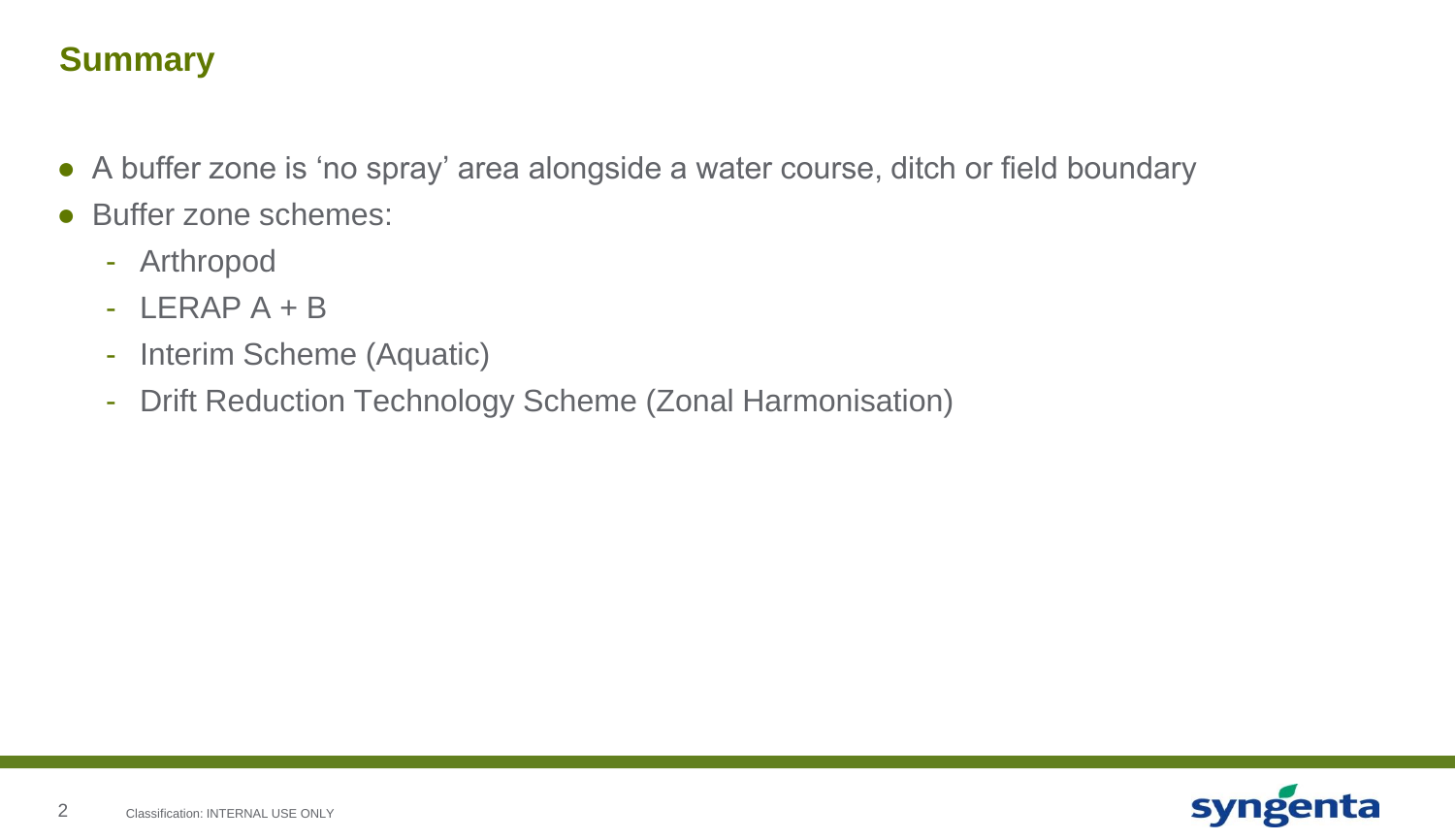## **Arthropod Buffer Zones - Overview**

- Designed to protect arthropods and non-target insects
- Applies to all field boundaries
- Label specific
- Some boundaries must be adhered to (statutory), others are advisory (non-statutory)
	- Statutory product is deemed a 'high risk' to non-target insects buffer zone **must be** implemented:
		- Key words on label include **'respect'** and **'DO NOT'**
	- Advisory recommends the use of a buffer zone to protect non-target insects:
		- Key words on label include **'avoid'** and **'precautions'**
- Buffer zone is defined as the field boundary or the edge of the non-cropped land (land taken out of permanent production (5 years or more) check label
- Buffer zone can vary depending on crop type

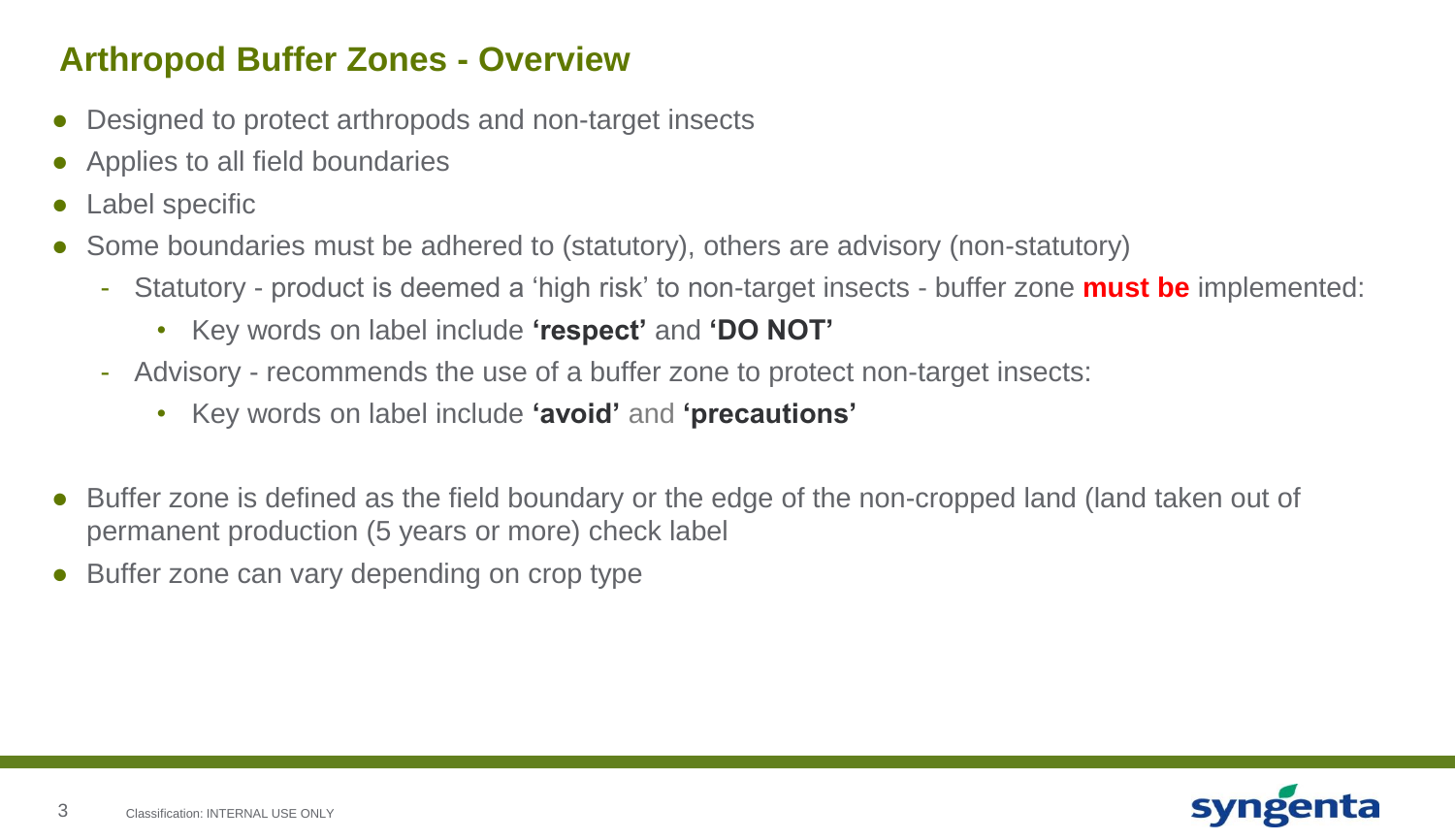# **Arthropod**

- Any boundary
- Label specific in size
- Non-reducible
- **Crop specific**



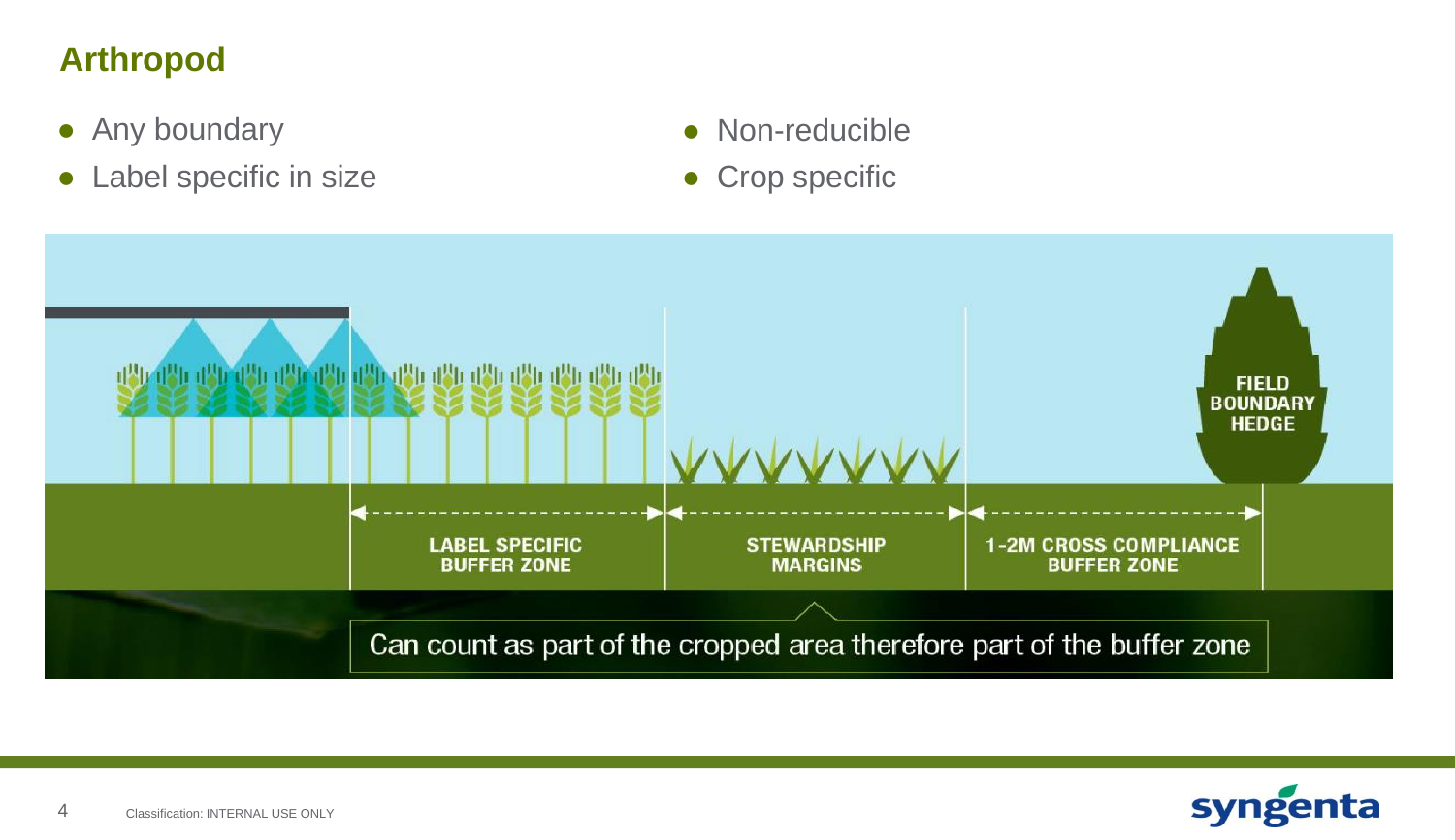## **LERAPs**

- **L**ocal **E**nvironment **R**isk **A**ssessment for **P**esticides
	- Designed to protect 'aquatic life'
	- Statutory requirement at application by operator
	- Record sheet must be kept for 3 years
	- Category A buffer zone 5m non-reducible
	- Category B buffer zone reducible
		- Width of water course
		- Product dose rate
		- Sprayer or nozzle LERAP star rating
	- Dry ditch buffer zone 1 metre with cross compliance strip

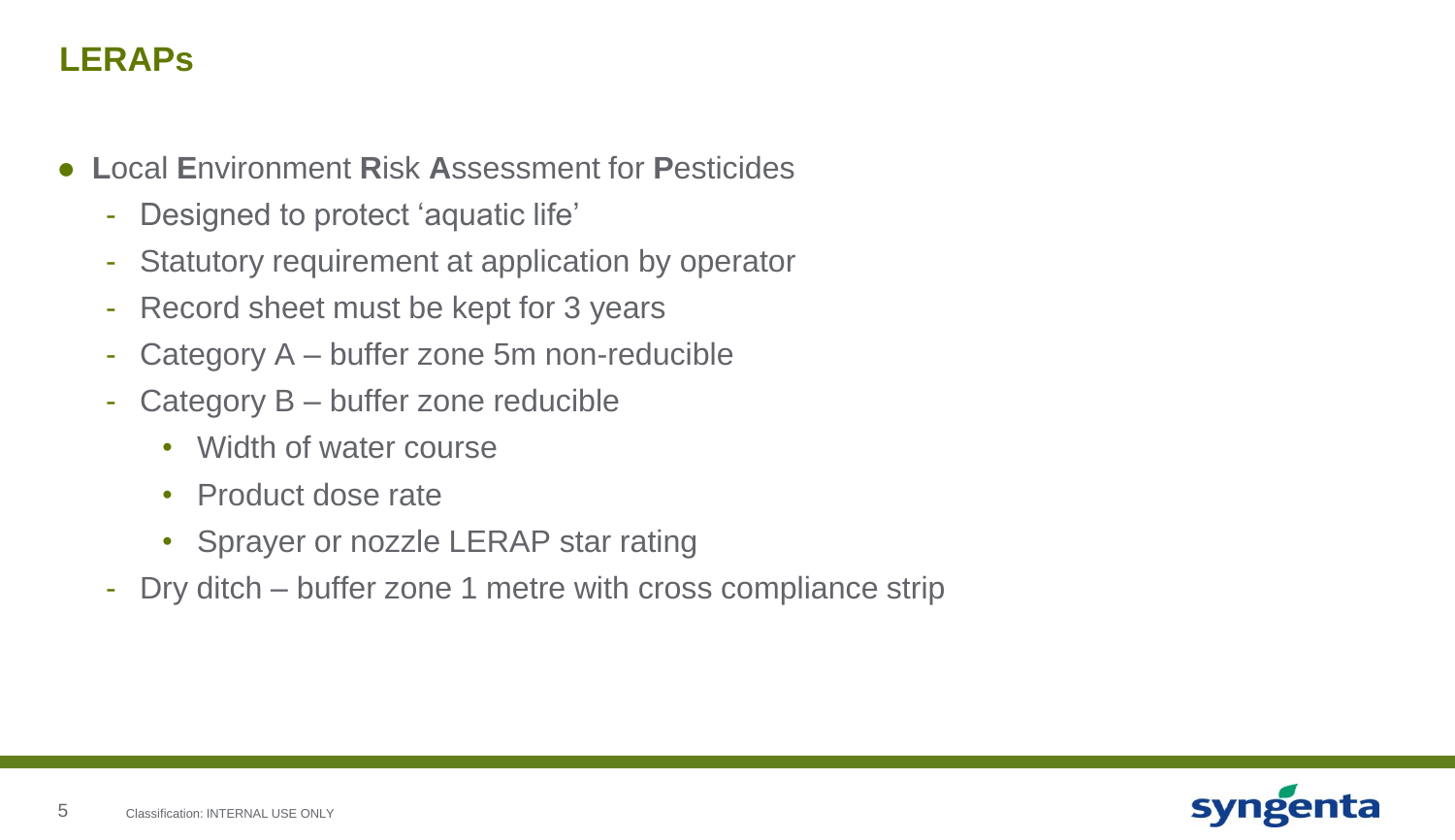# **Category 'LERAP A'**

Buffer zone 5m non-reducible **Cannot** be reduced, unless:

• Ditch is dry – to 1m



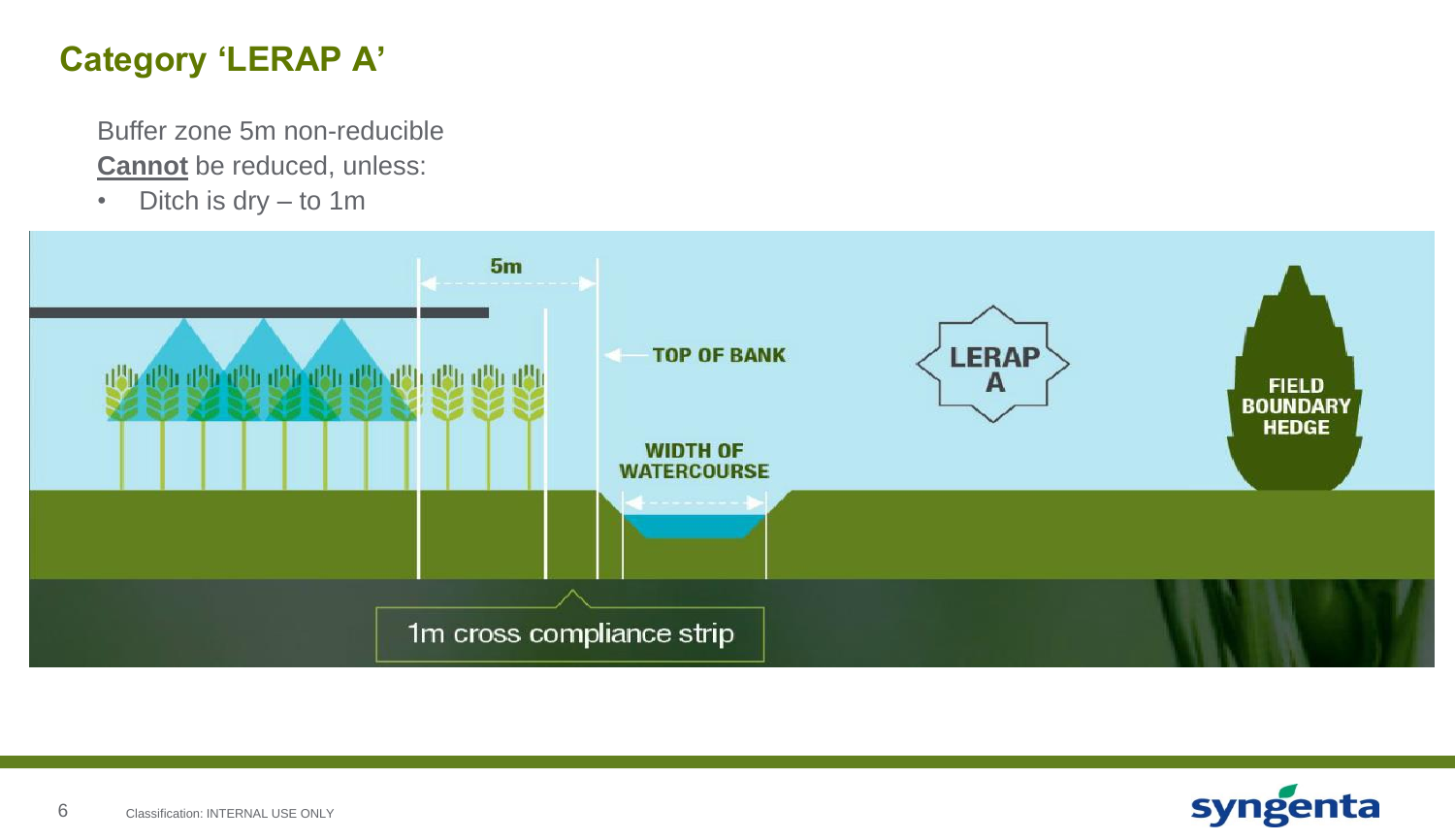# **Category 'LERAP B'**

**Can** be reduced to 1m if any 1 of :

- Ditch is dry
- 3\* application technology used
- 1⁄4 maximum dose rate

Or 2m if:

- Width water course >6m
- 2\* application technology used



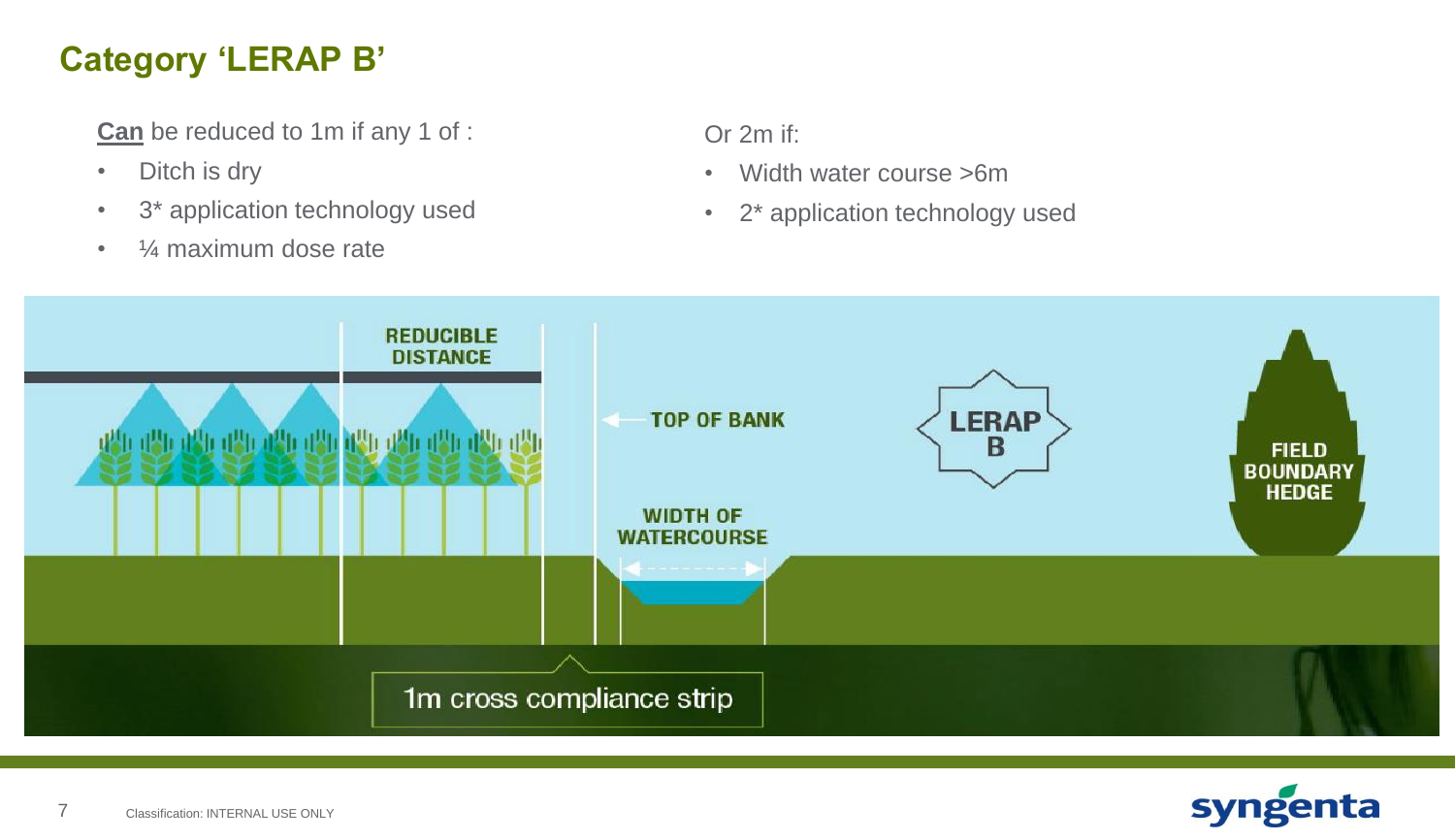#### **Interim Scheme ('Aquatic Buffer')**

- Designed to protect 'aquatic life'
- Dependant on crop types
- < 5m on product label reducible buffer zone with LERAP
- 6-20m on product label non-reducible buffer zone
- Dry ditch buffer zone 1 metre with cross compliance strip

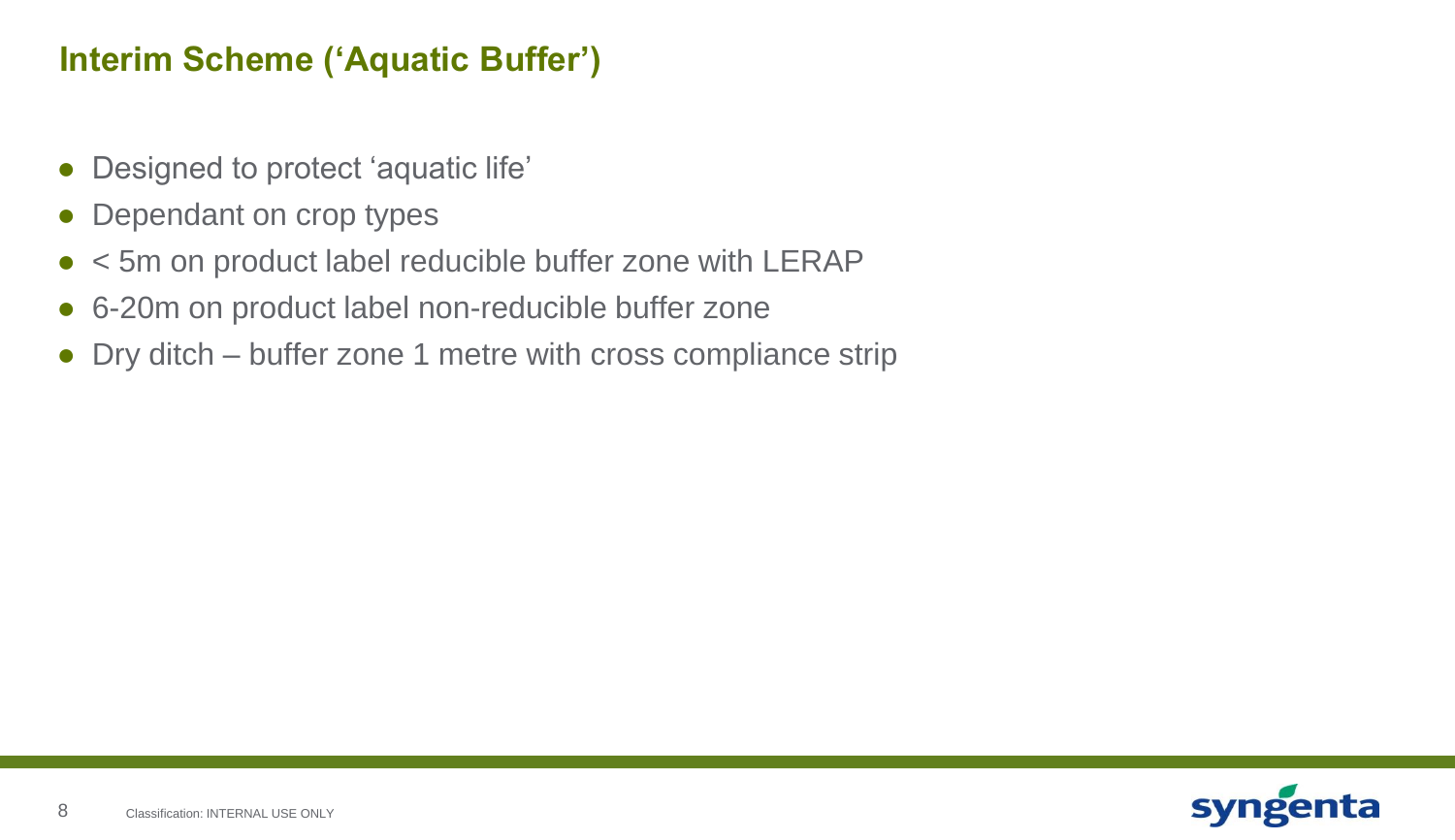## **Interim Scheme (Aquatic Buffer) ≤ 5m on product label**

**Can** be reduced to 1m by carrying out a LERAP:

- Ditch is dry
- 3<sup>\*</sup> application technology used
- $\frac{1}{4}$  maximum dose rate

Or 2m if:

- Width water course >6m
- 2<sup>\*</sup> application technology used



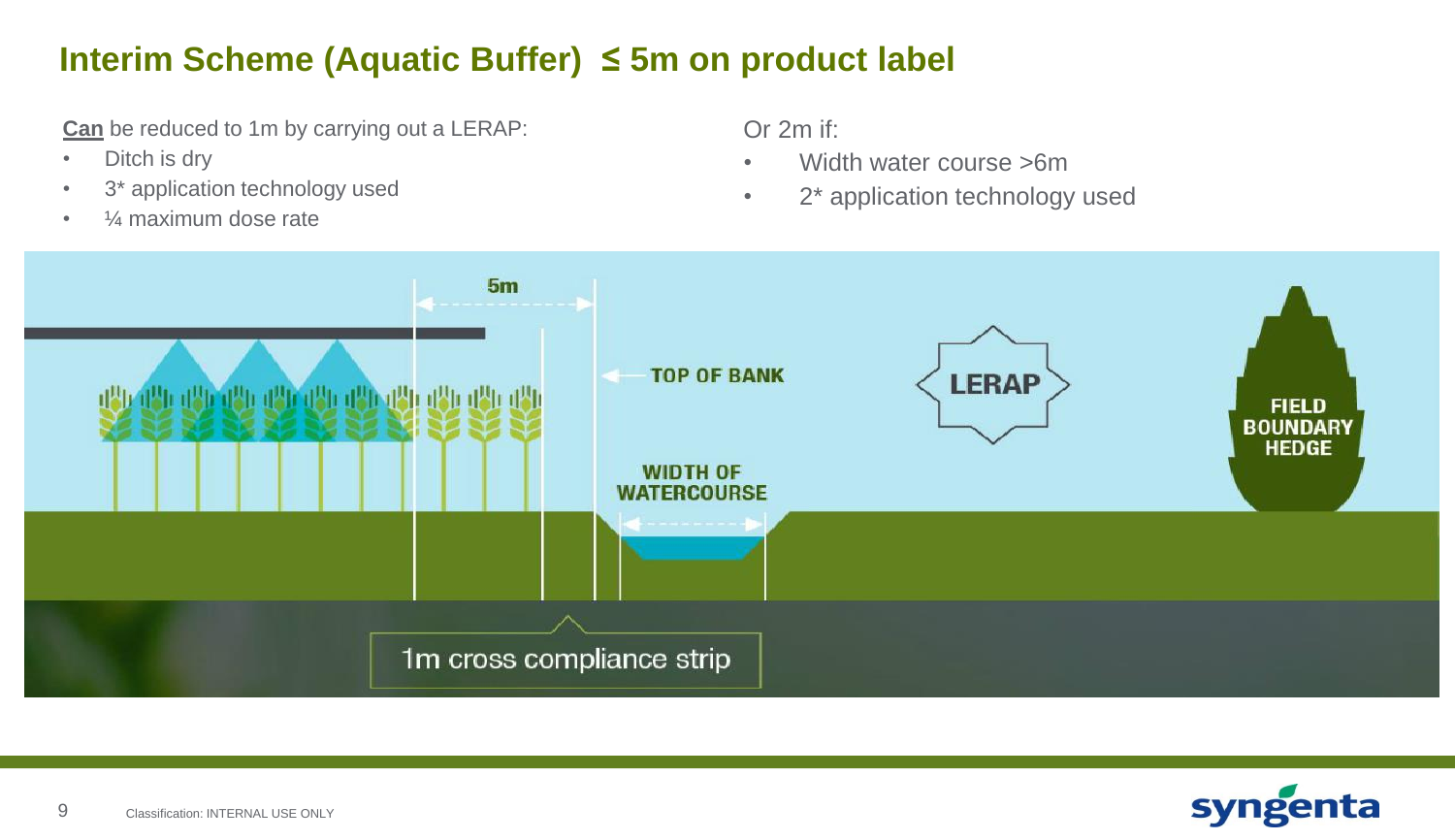## **Interim Scheme (Aquatic Buffer) 6-20m on product label**

**Cannot** be reduced Distance can vary depending on crop



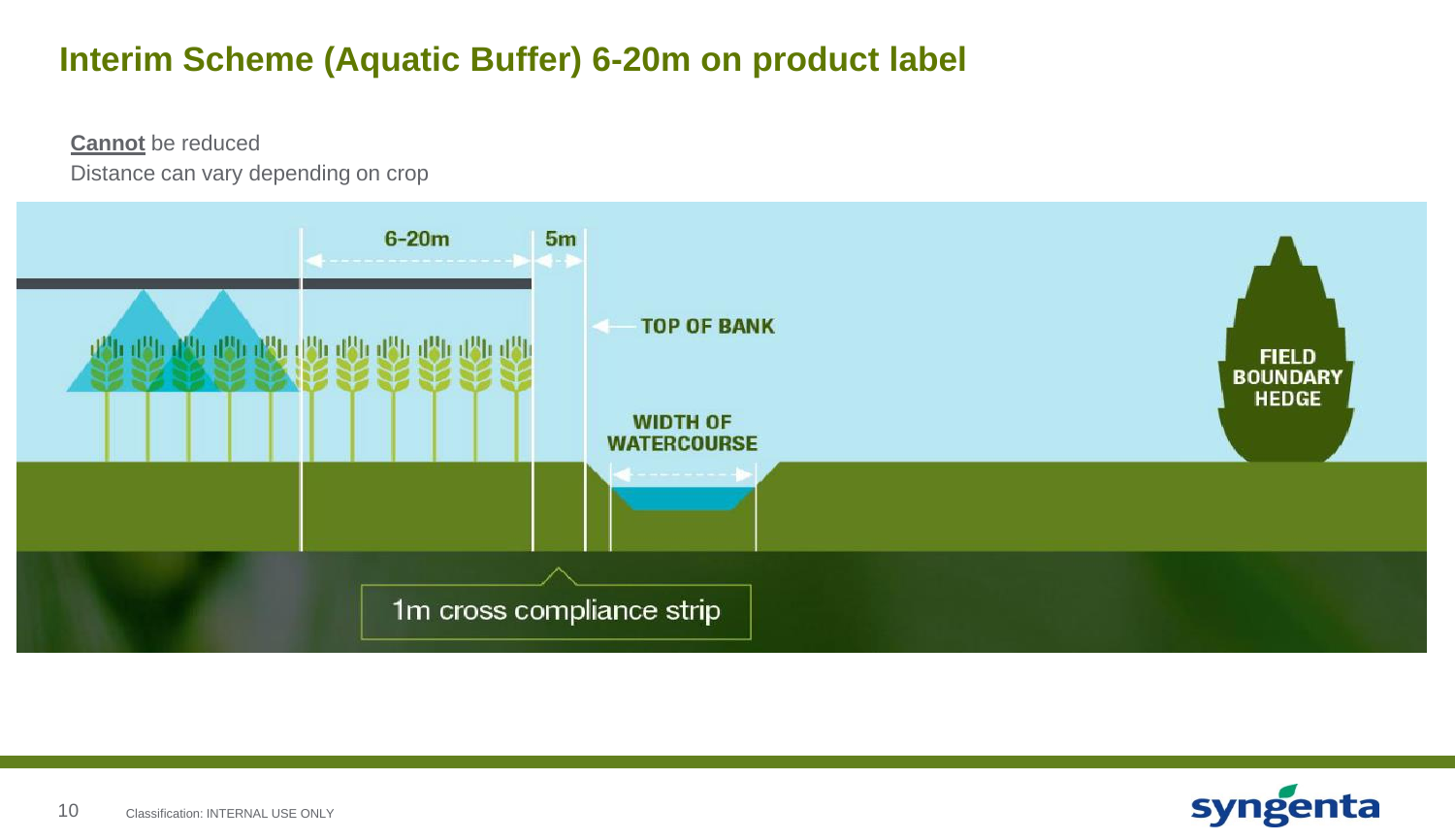## **Drift Reduction Technology Scheme (Zonal Harmonisation)**

- Attempting to standardise application techniques across EU
- Used to prevent re-registration failure of products that may have been banned due to water issues
- Irrespective of watercourse width/size
- DRT buffer stipulated on label of either 6m, 12m or 18m non-reducible
- Secondary buffer zone of 30m reducible using 3 star DRT

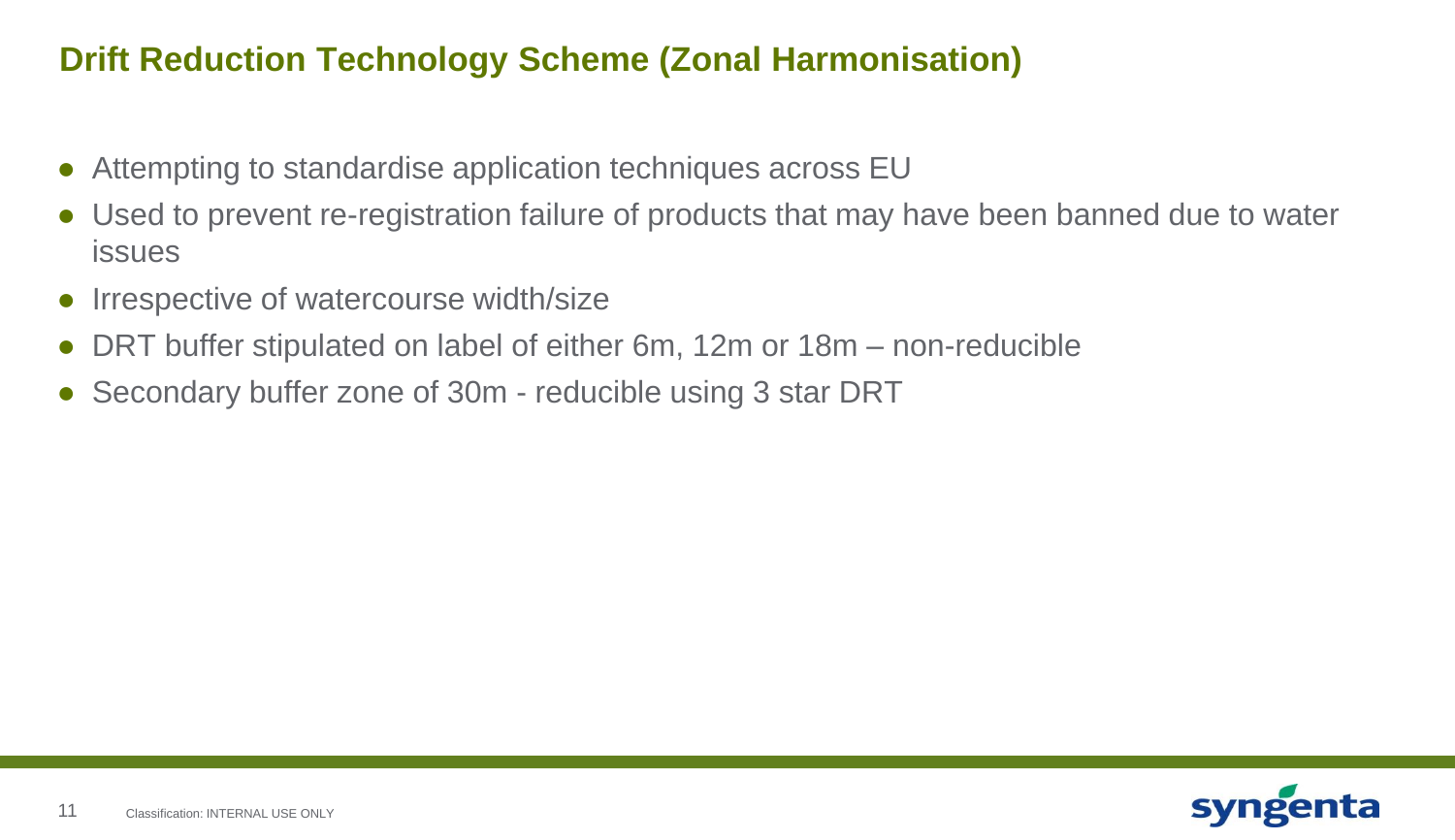# **Drift Reducing Technology Scheme (Aquatic Buffer)**

6m,12m or 18m **Cannot** be reduced

Up to  $30m - 3$ <sup>\*</sup> DRT

Distance can vary depending on crop